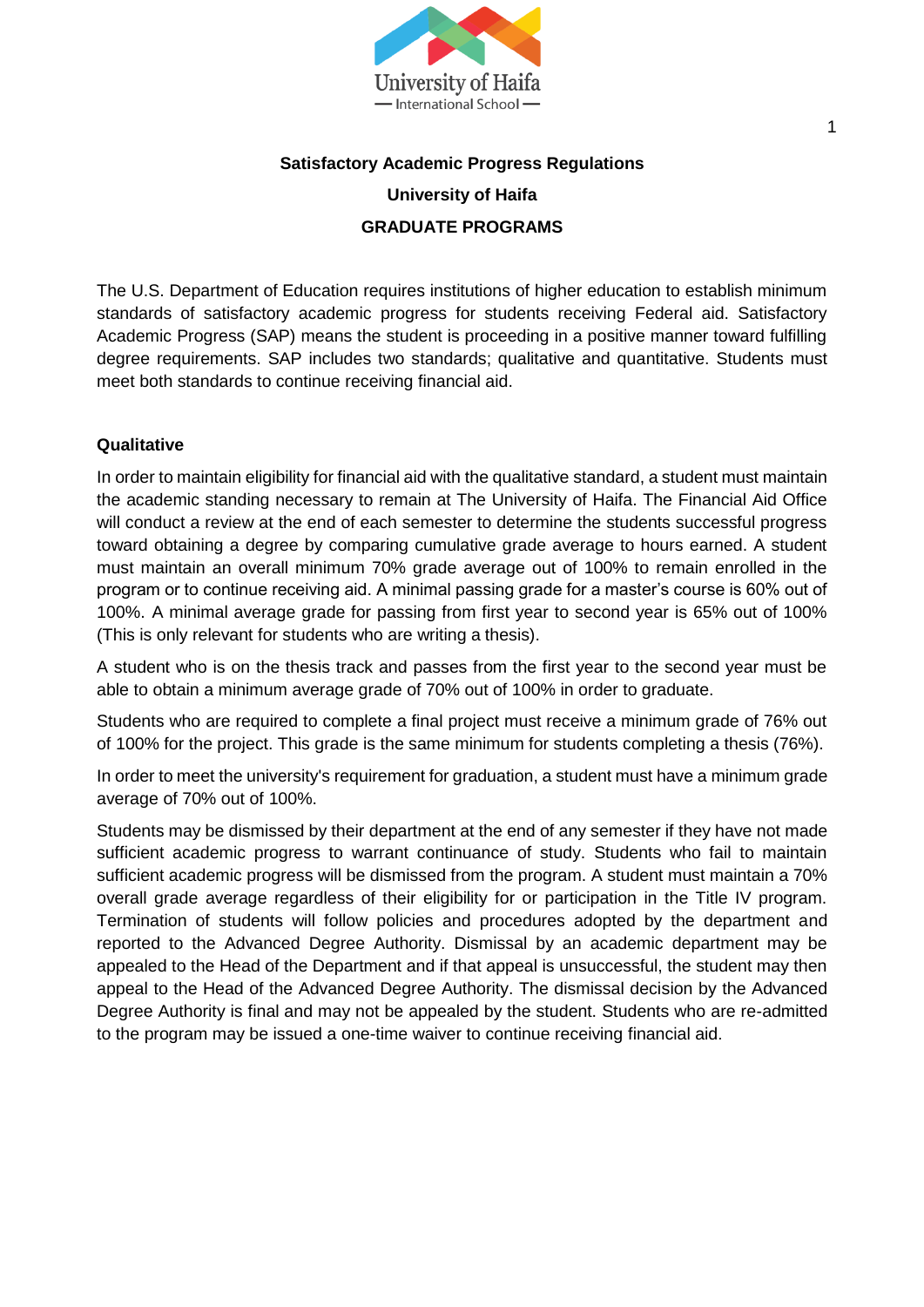

The following is the grading system in the International School and at the University of Haifa:

 $A+= 97-100$  $A = 93 - 96$  $A - 90 - 92$  $B+ = 87-89$  $B = 83 - 86$  $B - 80 - 82$  $C_{+}$  = 77-79  $C = 73 - 76$  $C - 70-72$  $D+ = 67-69$  $D = 63-66$  $D = 60-62$  $F =$  Below 60

#### **Quantitative**

Graduate students must be enrolled for a minimum of twelve hours during either the fall and/or spring semesters to be considered full time. In order to meet the quantitative standard, students must complete and meet 67% pace component of quantitative standard of SAP on a cumulative basis. This means that a student must, for example, complete and pass at least 2 out of 3 courses each semester to not fall below the required qualitative standard. The maximum allowable time to be eligible for financial aid for a full-time master's degree student is three academic years regardless of whether the students receives Federal Student Aid (loans) during any enrollment period. The minimum number of credit hours required for a master's degree is 36 credit hours.

All 18 Master degree programs offered by the University of Haifa International School are on a full time basis and meet the requirements above regarding federal aid. The normal time frame for completion of a master's degree is two years at the University of Haifa. However, International Programs at the University of Haifa are normally completed within one year for the non-thesis track and two years for the thesis track.

The University of Haifa evaluates Satisfactory Academic Progress at the end of each semester. Withdrawals and incompletes are not included in the overall grade average. Students must complete all required courses by the end of the degree. Students who achieve a passing grade may not repeat a course. Students who fail a required course must repeat the course and obtain a passing grade before completion of their degree. When a student repeats a course and achieves a passing grade, the original grade will not be counted in the grade average. There are no noncredit remedial courses. Scheduled awards for the next academic year for students who are not making Satisfactory Academic Progress will be canceled.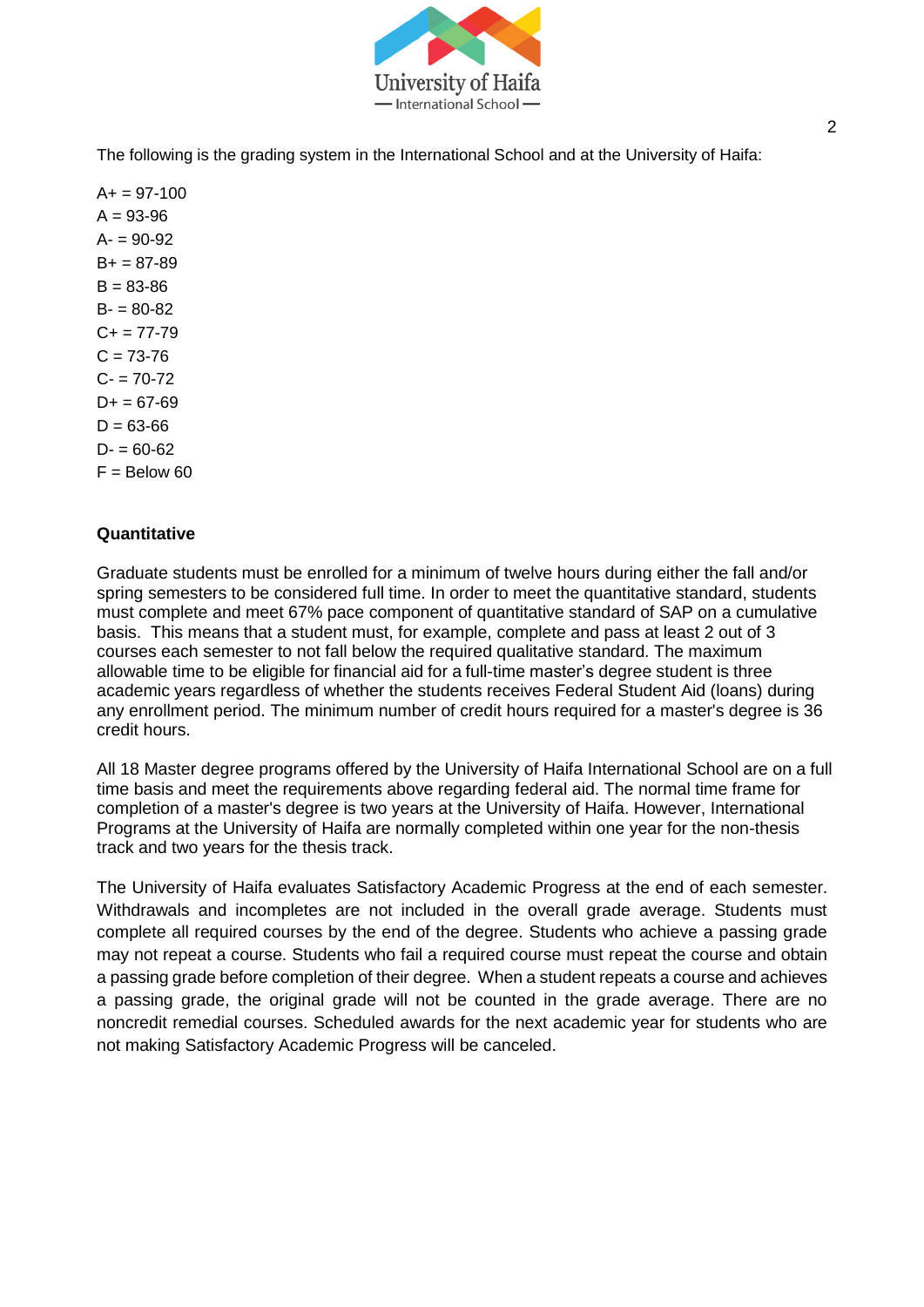

Financial aid will be disbursed within the first week of each semester. Students who withdraw after that will have their eligibility to retain part of their financial aid calculated on the percentage of the semester attended. Students who attend more than 60% of the term may retain all of their aid. See the section on Return to Title IV (R2T4) below.

# **Transfer Credits**

The University of Haifa International School does not accept transfer credits from any outside institutions towards a Master's Degree.

# **Attendance**

The Graduate School at the University of Haifa International School is not an attendance taking institution and is focused on academic related activity (submitting assignments, finals, etc.). However, please note that attendance may be required depending on the requirements made by Professors for their courses and specificities drawn out in specific MA Programs.

#### **Concurrent Degrees**

Although it is unlikely to occur, students may pursue two graduate degrees concurrently. They are charged the tuition for each program and the Cost of Attendance for one degree will be adjusted to reflect the two tuition charges. Students must meet the Satisfactory Progress requirements for both programs to retain eligibility. The two sets of courses will be viewed as one program. Loans will be processed to the maximum yearly eligibility for graduate students.

# **Additional Degrees**

Students who have completed a graduate degree program and wish to pursue another degree must apply for admission to that program as would any other applicant and meet the admission requirements for the new program. Federal loan eligibility will be limited to the aggregate program maximums under Federal Regulations.

#### **Appeals and Waivers of SAP**

# **Satisfactory Academic Progress Policy**

Federal law requires that the University of Haifa monitors the academic progress of studentswho receive federal financial aid. In order to remain eligible for federal, students must comply with Satisfactory Academic Progress (SAP). All students will be evaluated for SAP at the end of every semester.

Students not meeting the academic minimum 70% grade average may request an appeal via the International School if a student has not already been dismissed by his or her department. This is only done in extremely extenuating circumstances that will be determined on a case by case basis by the International School at the University of Haifa. The appeal may be requested in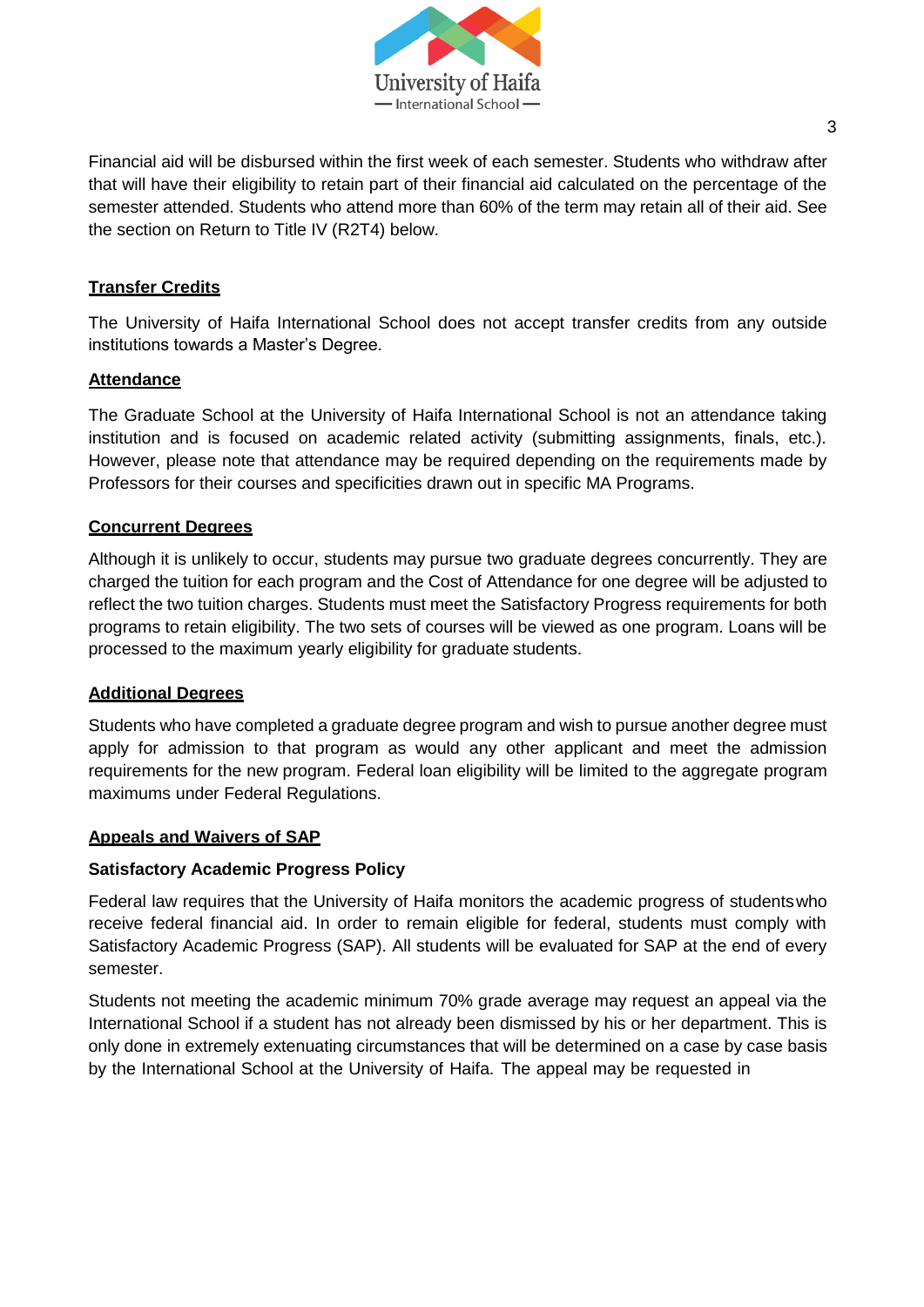

written form stating the reasons for not meeting the minimum average for a given semester. The International School has the right to deny any student a portion of his or her loan if he or she does not meet the academic requirements of the University of Haifa.

# **SAP Requirements**

# **Minimum GPA**

A student must maintain a cumulative grade point average (GPA) of at least 2.0 or 70% to continue receiving aid.

# **Failure to Meet SAP Requirements:**

# **Financial Aid Warning**

A student who does not meet SAP requirements will be placed on Financial Aid Warning which allows the student to receive financial aid for one additional semester. The student will be monitored for SAP again at the end of the warning period.

# **Financial Aid Suspension**

A student who fails to meet SAP requirements after Financial Aid Warning or a graduate student who does not meet SAP requirements during the bi-annual review, is placed on Financial Aid Suspension and is not eligible to receive financial aid without a successful appeal. The appeal process is listed above in the Appeals and Waivers of SAP section. Should the student not wish to appeal, the student must meet SAP requirements before aid eligibility can be re-established. An appeal process is available for the student who experienced any of the following:

\*a personal injury or

\*illness death of a relative

\*other circumstances that affect the ability to meet SAP

# **Appealing Suspension**

A student who wishes to appeal must submit a written letter appeal and submit it to the International Office. Again, please refer to the Appeals and Waivers of SAP section.

# **Academic Plans**

Appeals may be approved outright or may be approved with an academic plan. In either case, should the appeal be approved, students will be allowed to receive financial aid for a probationary semester.

At the completion of the probationary semester, the student whose appeal was approved without an academic plan, will be reviewed for SAP. If the student is still not meeting SAP requirements, the student will be placed on Financial Aid Suspension and will be ineligible for financial ad. The student may appeal Financial Aid Suspension.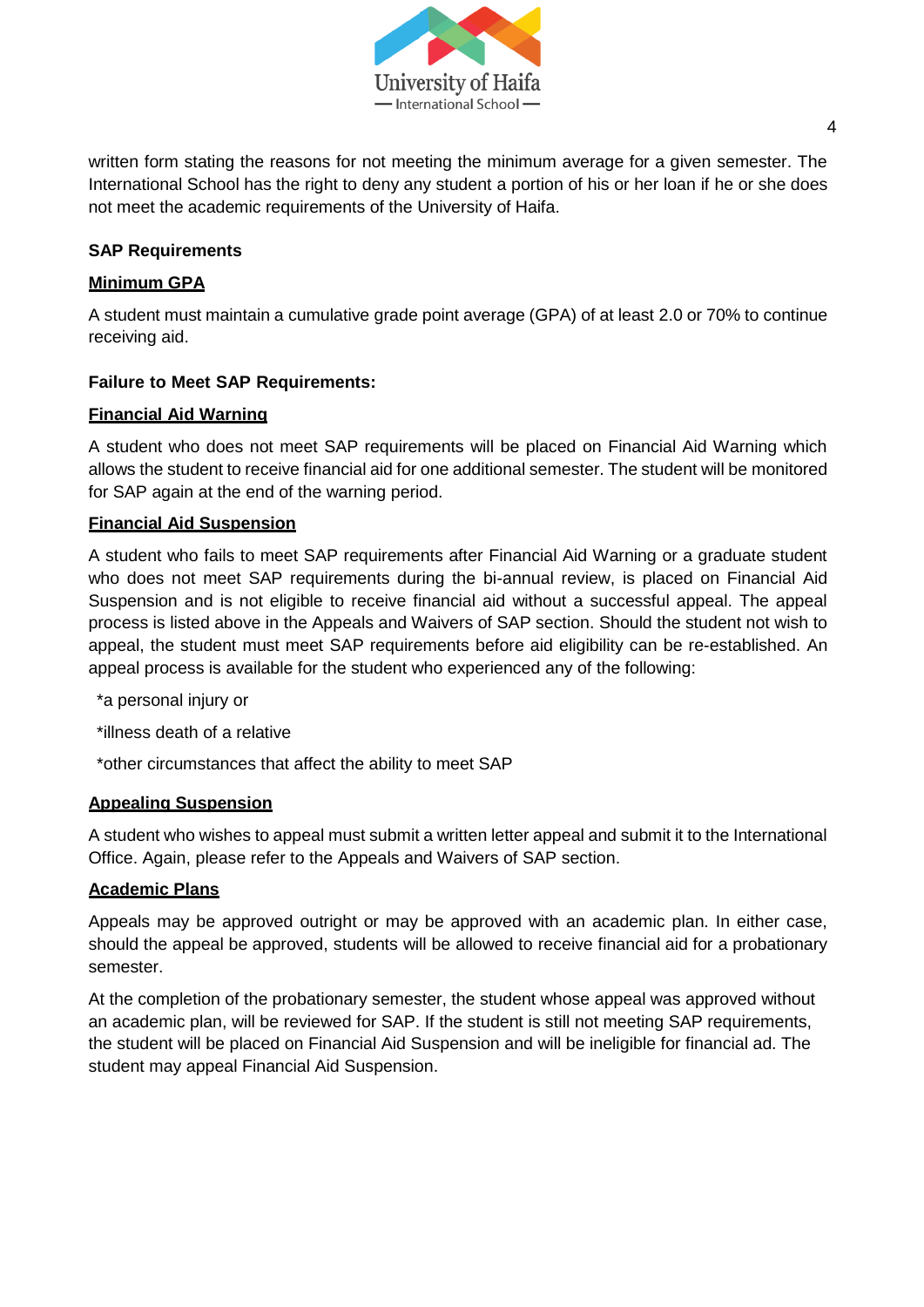

The student who was placed on an academic plan will be reviewed for SAP at the end of the probationary semester. If the student is still not meeting SAP requirements as stated in the academic plan, the student will be placed on Financial Aid Suspension and will be ineligible for financial aid. Students may appeal Financial Aid Suspension.

#### **Denied Appeals**

If the student's appeal is denied, the student will be ineligible for financial aid until the student meets the SAP requirements. The dismissal decision may be appealed to the Dean of Students. To remain eligible for federal grants students must meet the standards indicated below at the end of each semester. At the end of each term of enrollment, students must earn the minimum cumulative GPA, minimum number of credit hours, and be within the maximum timeframe. Failure to meet the minimum cumulative standards may result in a loss of financial aid eligibility.

#### **Completion Rate**

The credit hour completion rate reflects the pace at which students must progress to ensure that they are able to complete their degree program within the maximum timeframe. The pace of progression is calculated by dividing the cumulative number of hours the student has successfully completed by the cumulative number of hours the student has attempted.

#### **Maximum Timeframe**

The maximum timeframe for students to complete their degree cannot exceed 150 percent of the published length of the academic program. Note that this is the Non-Thesis Track. Hours are counted starting with the semester the student entered school, even those semesters in which he/she did not receive financial aid. The maximum timeframes are listed below:

\*MA degree 1.5 years from the start of the program or 36 Credit Hours (Non-Thesis Track)

\*MA degree 2.5 years from start of the program or 36 Credit Hours + Thesis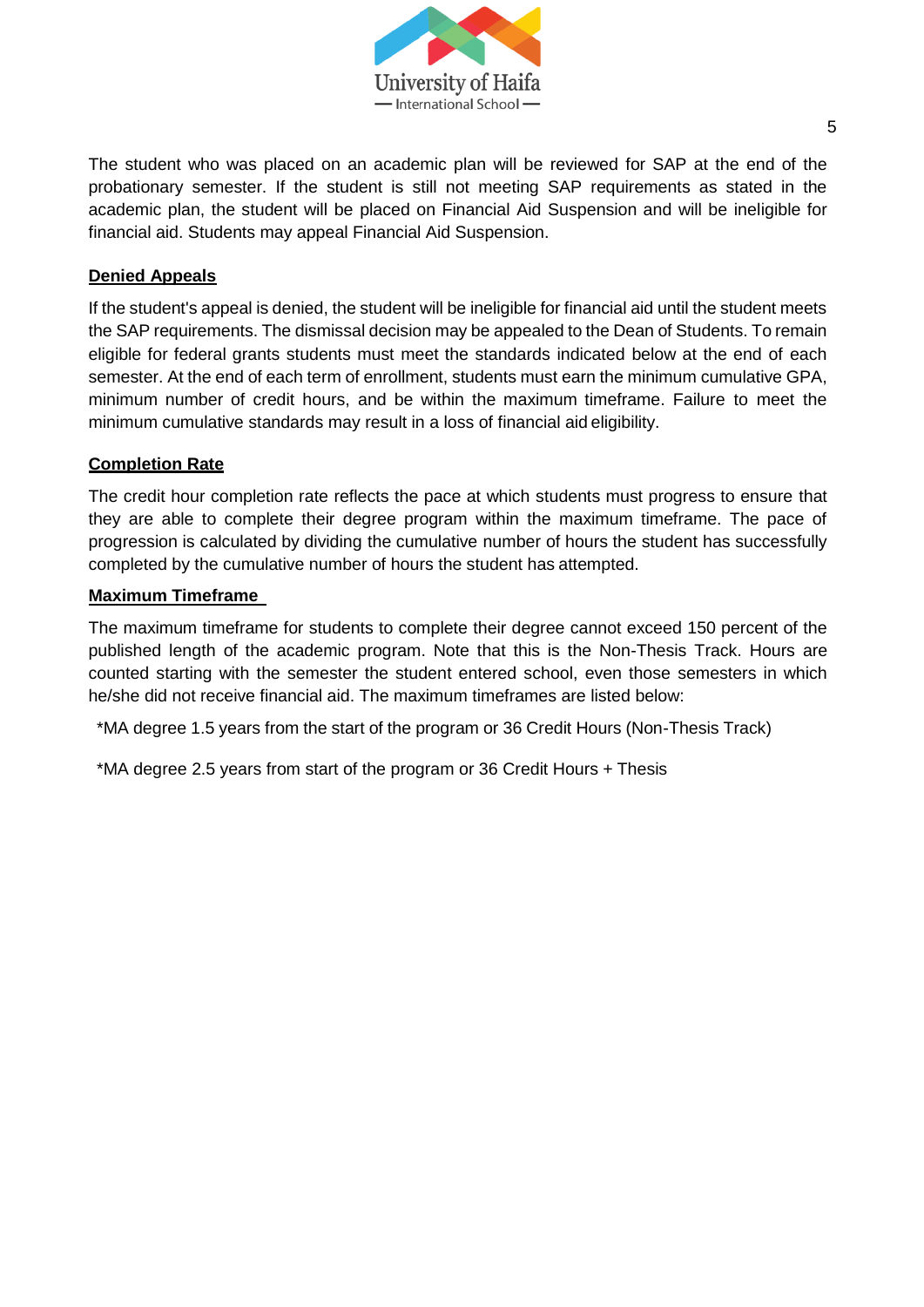

# **UNITED STATES DEPARTMENT OF EDUCATION**

# **RETURN TO TITLE IV (R2T4) REGULATIONS**

The law specifies how the University of Haifa must determine the amount of Title IV program assistance (Stafford Loans) that students earn if they withdraw from school. See section on

Withdrawals for specific information regarding Leaves of Absence (LOA) and the withdrawal process. The Office of Financial Aid is responsible for calculating R2T4 and the Business Office is responsible for actually transferring the funds. The Office of Financial Aid uses worksheets and software provided by the US Department of Education to calculate R2T4 funds. All funds must be returned to the lender within 45 days of the last date of attendance. If students have questions about Title IV program funds, they can call the Federal Student Aid Information Center at 1-800-4-FEDAID (1-800-433-3243). TTY users may call 1-800-730- 8913. Information is also available on Student Aid on the Web at [www.studentaid.ed.gov.](http://www.studentaid.ed.gov/)

When a student withdraws during a payment period, the amount of Title IV program assistance that has been earned up to that point is determined by a specific formula. The date of withdrawal is the earlier of the date the student notified the Registrar or Program Director of their intent to withdraw or the date the student submitted the withdrawal form. If the student received more assistance than was earned, the excess funds must be returned by the school and/or the student. If a student withdraws with a pending credit balance, their refund will be on hold until R2T4 is calculated. In this scenario, the new 14-day deadline begins on the date the school performs the R2T4 calculation.

The University of Haifa is not required to take attendance although many professors may require a student to attend in order to receive a passing grade. Professors are required to take a census of student three times during a semester. Students who are not in attendance are reported to the University's Registrar who notifies the student's Program Director of the lack of attendance. The Program Director will consult with the student's faculty to determine if the student never attended classes or to verify the last date of attendance. Without an official Withdrawal Form, the University will use the last date of attendance to compute the R2T4 formula.

In the case where a student notifies the Program Director or a faculty member that he or she intends to withdraw, the student must be informed of the need to complete the Official Withdrawal Form, document the date the student notified them and share that information with the University Registrar. Should the student fail to file the Withdrawal Form or there is a lag between the notification and the filing of the form, the earlier date of notification will be used in calculating the R2T4 formula. In the event a student receives all failing grades for a semester, the Program Director will contact the faculty members to determine if the "F" grades were earned or represent a lack of attendance. In the event it is determined that those grades were the result of lack of attendance, the Program Director and faculty will attempt to determine the last day of attendance and use that date in the R2T4 calculations. If the exact date cannot be determined, the University will assume a 50% attendance, and use that date as the last date of attendance. Students who do not attend even one class, are ineligible for Title IV funds and all of the loan proceeds will be returned to the lender.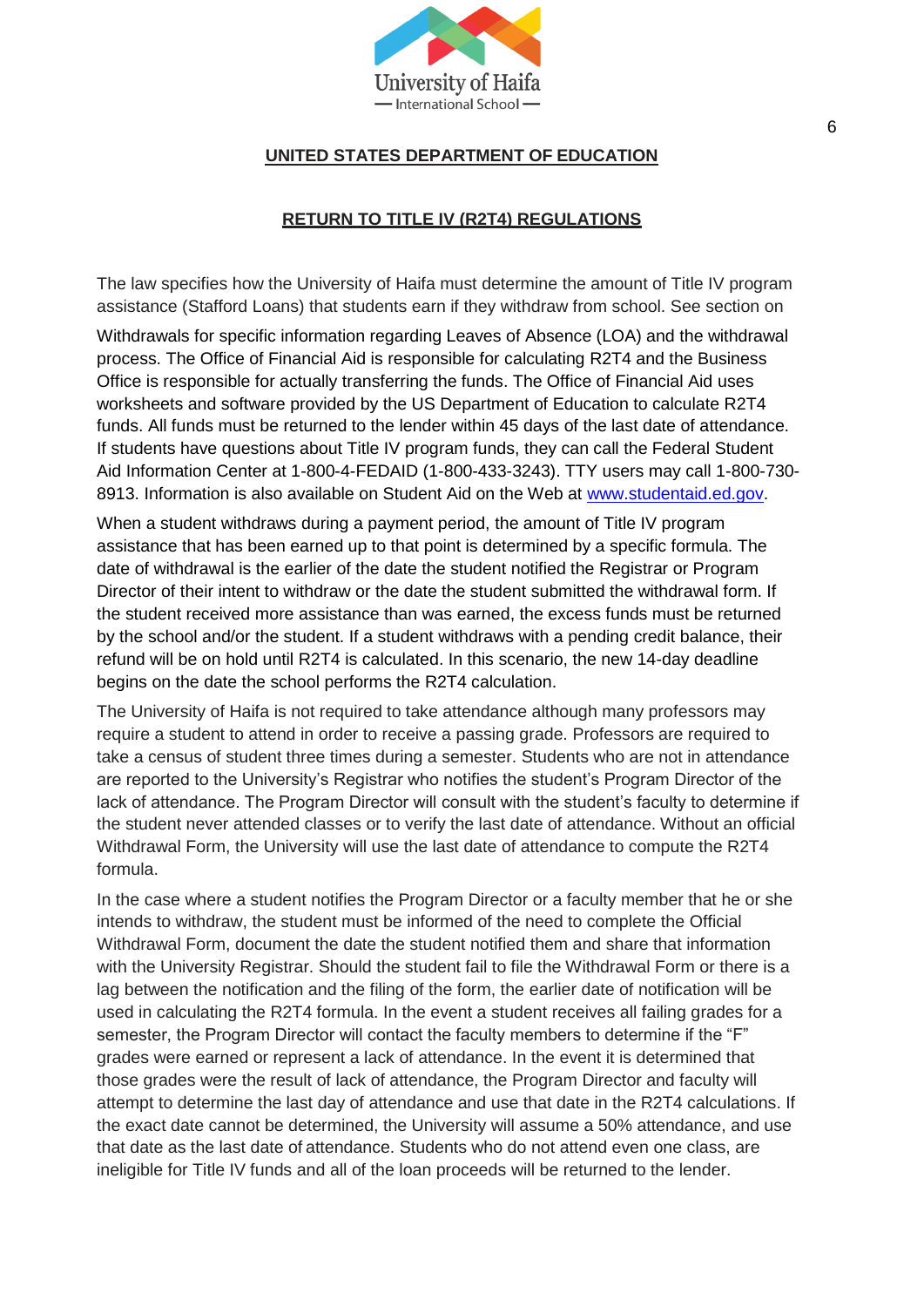

The amount of assistance earned is determined on a pro rata basis. The payment period is the semester for which the loan was certified and the percent of attendance is calculated by dividing the number of days attended by the total number of days in the payment period. For example, if the student completes 30% of the payment period or period of enrollment, the student has earned 30% of the assistance they were originally scheduled to receive. Once the student has completed more than 60% of the payment period or period of enrollment, all the assistance that the student was scheduled to receive for that period is considered to have been earned. If the student did not receive all of the funds that were earned, he or she may be due a post- withdrawal disbursement. If the post-withdrawal disbursement includes loan funds, the student may choose to decline the loan funds so that additional debt is not incurred. The Office of Financial Aid will use the R2T4 worksheets as provided by the US Department of Education to determine how much of the loan may be retained and how much must be returned.

The University of Haifa may automatically use all or a portion of your post-withdrawal disbursement (including loan funds, if the student accepts them) for tuition, fees, and room and board charges (as contracted with the school). For all other school charges, the school needs the student's permission to use the post-withdrawal disbursement. If the student does not give permission (which some schools ask for at the time of enrollment) the student will not be offered the funds. However, it may be in one's best interest to allow the school to keep the funds to reduce the debt at the school.

There are some Title IV funds that students were scheduled to receive that cannot be *earned*  once a student withdraws because of other eligibility requirements. For example, if a first-time, first-year undergraduate student has not completed the first 30 days of the program before withdrawal, the student will not earn any Direct Loan funds that he or she would have received had the student remained enrolled past the 30<sup>th</sup> day. If the student receives (or the school receives on behalf of the student) excess Title IV program funds that must be returned, the school must return a portion of the excess equal to the lesser of:

- 1. The institutional charges multiplied by the unearned percentage of the funds, or
- 2. The entire amount of excess funds.

The school must return this amount even if it didn't keep this amount of the Title IV program funds. If the school is not required to return all of the excess funds, the student must return the remaining amount. Any loan funds that must be returned, the student repay in accordance with the terms of the promissory note. That is, scheduled payments are made to the holder of the loan over a period of time. Students who have received a refund of their loan proceeds before withdrawing may be required to return part or all of those funds to the lender.

Title IV funds will be returned in the following order:

- 1. Unsubsidized Federal Stafford Loans
- 2. Federal PLUS loans

The requirements for the Title IV program funds when students withdraw are separate from any refund policy that the school may have. Therefore, the student may still owe funds to the school to cover unpaid institutional charges. The school may also charge for any Title IV program funds that the school was required to return. Students may receive a copy of the refund policy from the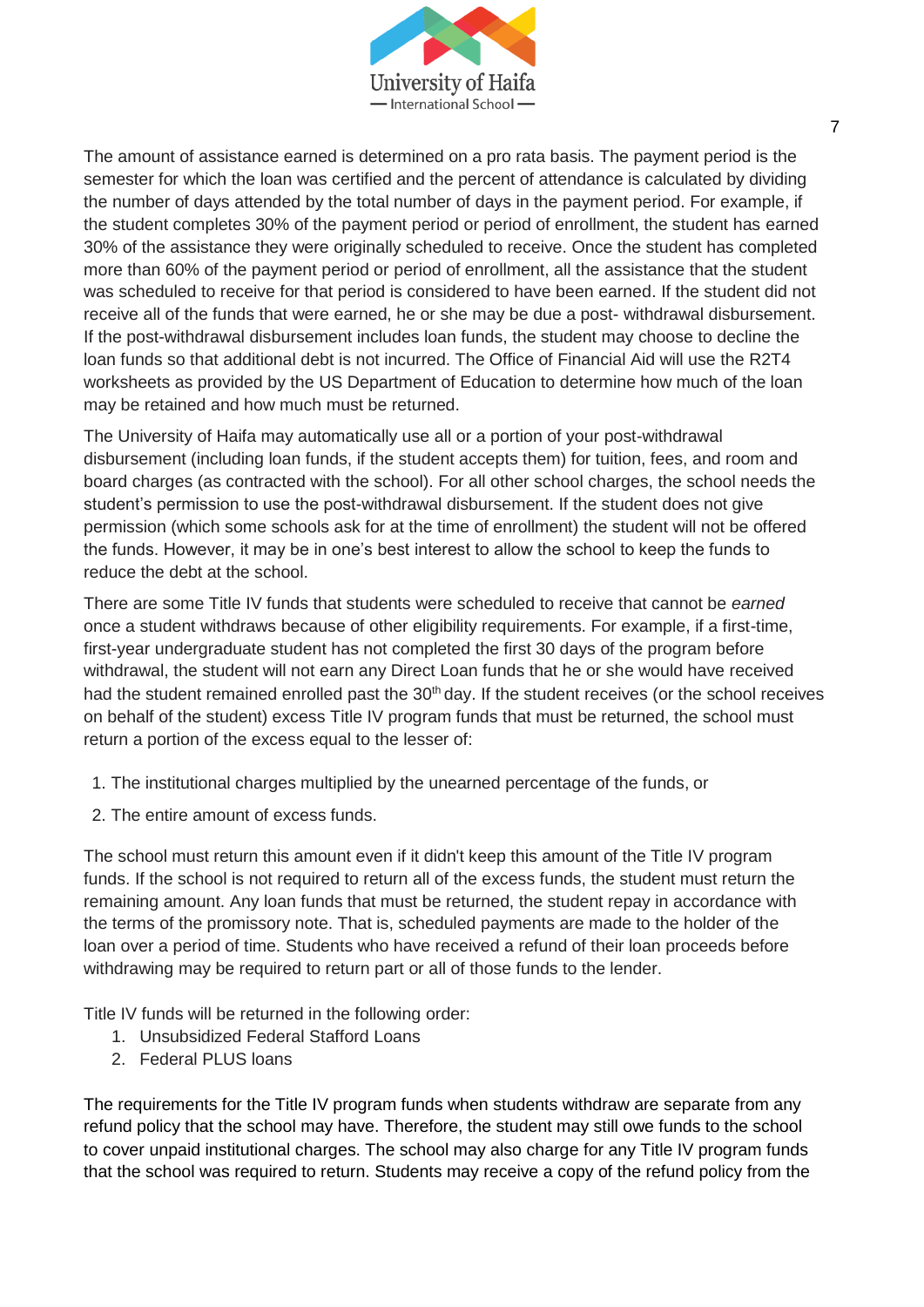

Business Office.

If you have any questions about your Title IV program funds, you can call the Federal Student Aid Information Center at 1-800-4-FEDAID (1-800-433-3243). TTY users may call 1-800-730- 8913. Information is also available on Student Aid on the Web at www.studentaid.ed.gov

# **Leaves of Absence (LOA) and Withdrawals**

# **Definitions:**

# Approved Leaves of Absence (LOA)

An LOA is a temporary interruption in a student's program of study. LOA refers to the specific time period during a program when a student is not in attendance and will return to complete the program. Please note that students who have completed at least 60% or more of his or her enrollment has earned 100% of Title IV funds he or she was scheduled to receive and is required to complete all necessary payments to the University of Haifa. Students returning from a LOA are not required to re-apply for admission but must re-register for their courses. For instance, a student on aid who goes on a LOA in the 3<sup>rd</sup> week of the semester, he or she will be able to return at the point he or she left off academically in the  $3<sup>rd</sup>$  week of the semester upon return.

# Unapproved Leaves of Absence

A school may grant a student an LOA that does not meet the conditions to be an approved LOA for Title IV purposes (for example, for academic reasons). However, any LOA that does not meet all of the conditions for an approved LOA is considered a withdrawal for Title IV purposes.

# **Official Withdrawal**

A "withdrawal" refers to a student's intent to completely terminate studies at an institution with no expectation of return.

Students who subsequently decide to return to their studies, must re-apply for admission through the University's Office of Admissions. Depending on the Department, students may be able to return to their studies at the point that they withdrew. Specifically, this entails to all credits accumulated up to the point of withdraw counting towards graduation. This determination is made entirely on the part of the Graduate Program Faculty in accordance with the Dean of the International School.

# Unofficial Withdrawal

An unofficial withdrawal is one where the school has not received notice from the student that the student has ceased or will cease attending the school.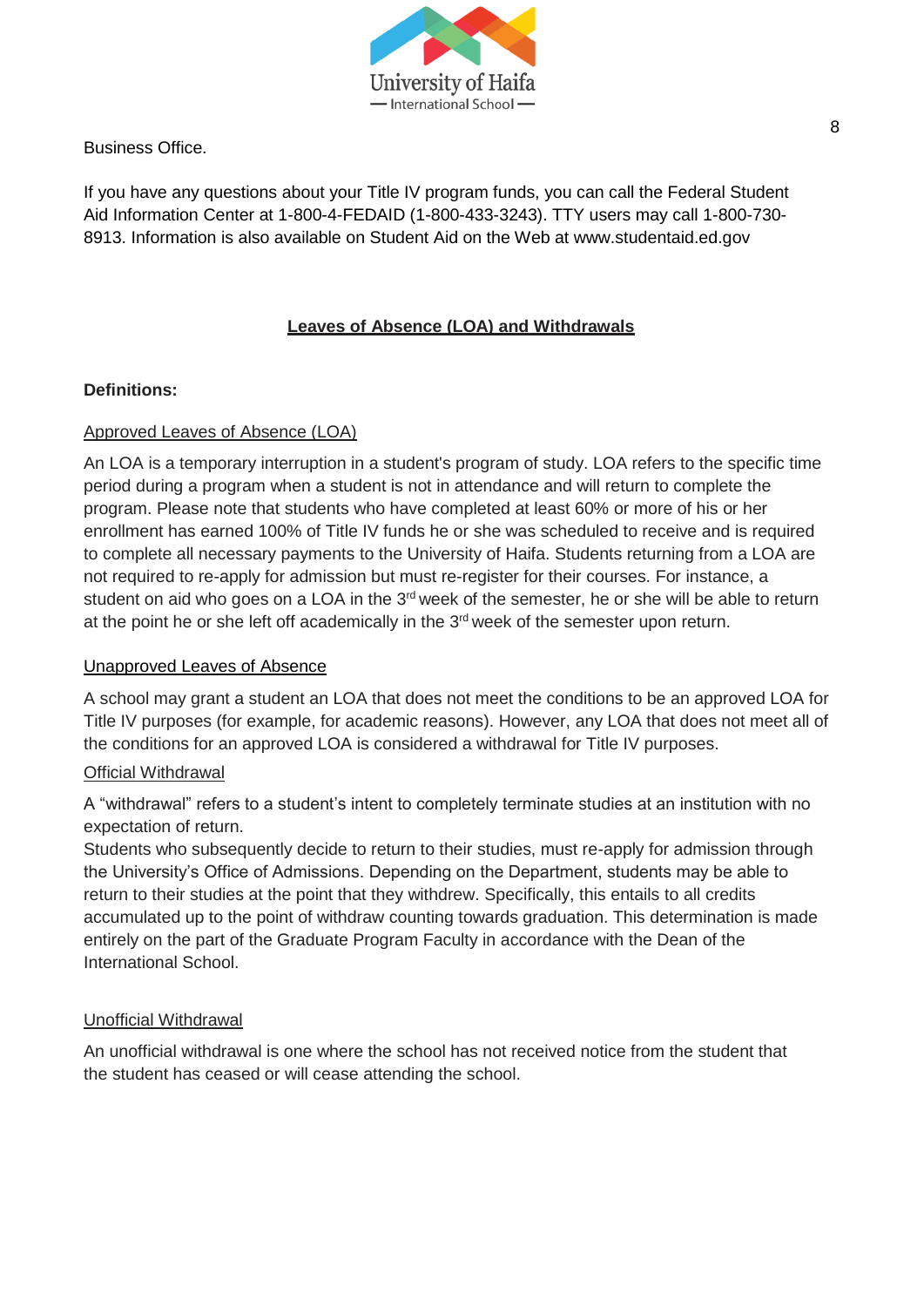

# **LOA and Withdrawal Request Forms**

The form required by The University of Haifa to request a LOA or a Withdrawal is available in the Offices of the Program Director and the University Registrar.

# **Approved LOAs**

An LOA must meet certain conditions to be counted as a temporary interruption in a student's education instead of being counted as a withdrawal requiring a school to perform a Return calculation. If an LOA does not meet the conditions in the student is considered to have ceased attendance and to have withdrawn from the school, and the school is required to perform a Return calculation.

In order for an LOA to qualify as an approved LOA –

- 1. All requests for LOA's be submitted in writing to the Program Director and include the reason for the student's request. The form must be signed and dated by the student and specify the date the student wants the LOA to begin and end.
- 2. Students must apply in advance for an LOA unless unforeseen circumstances prevent the student from doing so.
- 3. The situation described for the reason for the LOA must be generally non-academic in nature and must be one that leads to a reasonable expectation that the student will return from the LOA within the allowed time frame.
- 4. The LOA together with any additional leaves of absence must not exceed a total of 180 days in any 12-month period including days in which school is not is session.

All requests for LOAs will be reviewed by the Program Director, the University Registrar and the Director of Financial Aid. The student will be notified in writing by the Program Director of the University's decision.

During the LOA, the institution will not assess the student any additional institutional charges, the student's financial need will not increase, and therefore, the student will not be eligible for any additional disbursements of Federal Student Aid.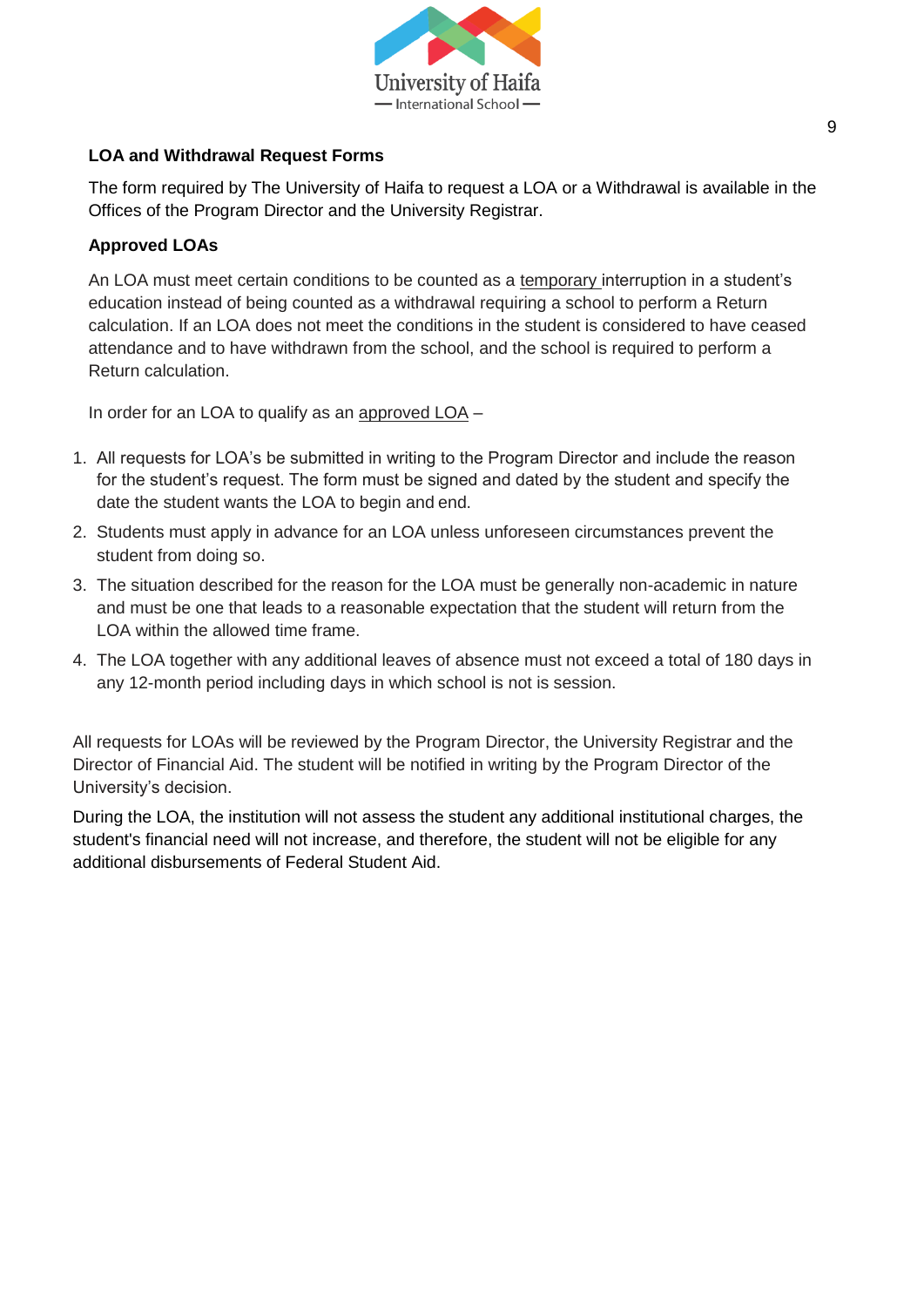

If the student is a Stafford Loan recipient, the school will explain to the student, prior to granting the LOA, the effects that the student's failure to return from an LOA may have on the student's loan repayment terms, including the expiration of the student's grace period.

A student granted an LOA that meets the criteria stated above is not considered to have withdrawn, and no Return calculation is required. Upon the student's return from the leave, he or she continues to earn the Federal Student Aid previously awarded for the period.

The University of Haifa provides a written notification within 30 days of the date of withdrawal to all of the appropriate parties. The type of withdrawal will be highlighted along with the amount of the dispersal received by the student. The student is required to accept the funds already dispersed if withdrawal takes place. Declining funds will only be possible if done so before the loans have been dispersed into the student's account. There is a deadline to respond a maximum of 14 days before the intended dispersal at the beginning of the semester. There is an obligation on students to repay any loan fund dispersals that have already taken place.

A confirmation from the student or borrower must take place before the disbursement. This confirmation must be done either via written document, or by email at least 14 days before the beginning of the semester. If the confirmation is delivered less than 14 days before the beginning of the semester, The University of Haifa has the right to honor the response.

# **Completion of coursework upon return**

In as much as approved leaves of absence are viewed as temporary interruptions in a student's attendance, and since the academic programs at The University of Haifa are considered termbased programs, where the payment period is the term, a student returning from an LOA must do so at a time when he or she can complete the term in order to complete the payment period and be eligible to receive a second or subsequent disbursement.

Therefore, for students enrolled in credit-hour term programs, in order for an LOA to be an LOA, the school must allow a student returning from an LOA to complete the coursework that he or she began prior to the LOA.

# **Students who return earlier than anticipated**

The school may permit a student to return to class before the expiration of the student's LOA in order to review material previously covered. However, until the student has resumed the academic program at the point where he or she began the LOA, the student is considered to still be on the approved LOA. The days the student spends in class before the course reaches the point at which the student began his or her LOA must be counted in the 180 days maximum for an approved leave of absence. A student repeating coursework while on LOA must reach the point at which he or she interrupted training within the 180 days of the start of the student's LOA.

# **Student who fail to return from LOAs**

If a student does not return to the school at the expiration of an approved LOA (or a student takes an unapproved LOA), the student's withdrawal date is the date the student began the LOA.